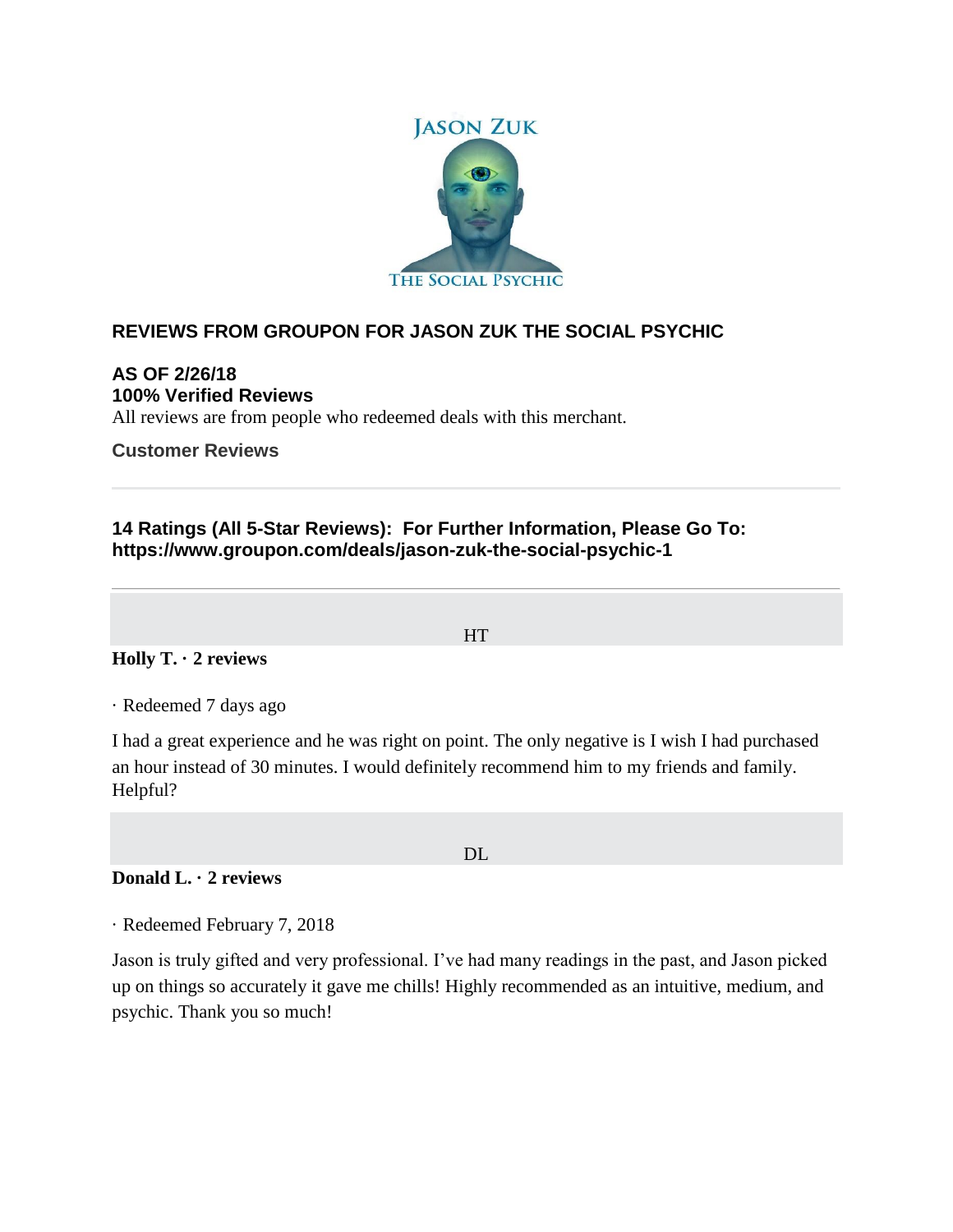### NO

### **Nikki O. · 1 reviews**

· Redeemed January 16, 2018

I was literally moved to tears multiple times and was incredibly touched by what Jason shared with me. I feel comforted and more at peace knowing so many family members surround and support me. I highly recommend him and am already looking forward to my next reading!

#### CB

## **Candace B. · 1 reviews**

· Redeemed December 28, 2017

It was like talking with an old friend who's a therapist and psychic. The perfect trifecta. Highly recommend.

#### MW

### **Mary W. · 1 reviews**

· Redeemed December 15, 2017

What an exceptional gift Jason has. Even if you are skeptic, you will be pleasantly surprised. He blew me away. Highly recommend!

#### TN

### **Tram N. · 1 reviews**

· Redeemed December 12, 2017

He's very friendly and approachable. He's very on point. He's the real deal and talented. He was able to pick up small details for myself and various family members. I'd highly recommend him

#### AW

### **Ashley W. · 1 reviews**

· Redeemed December 8, 2017

Very intuitive! Highly recommended!